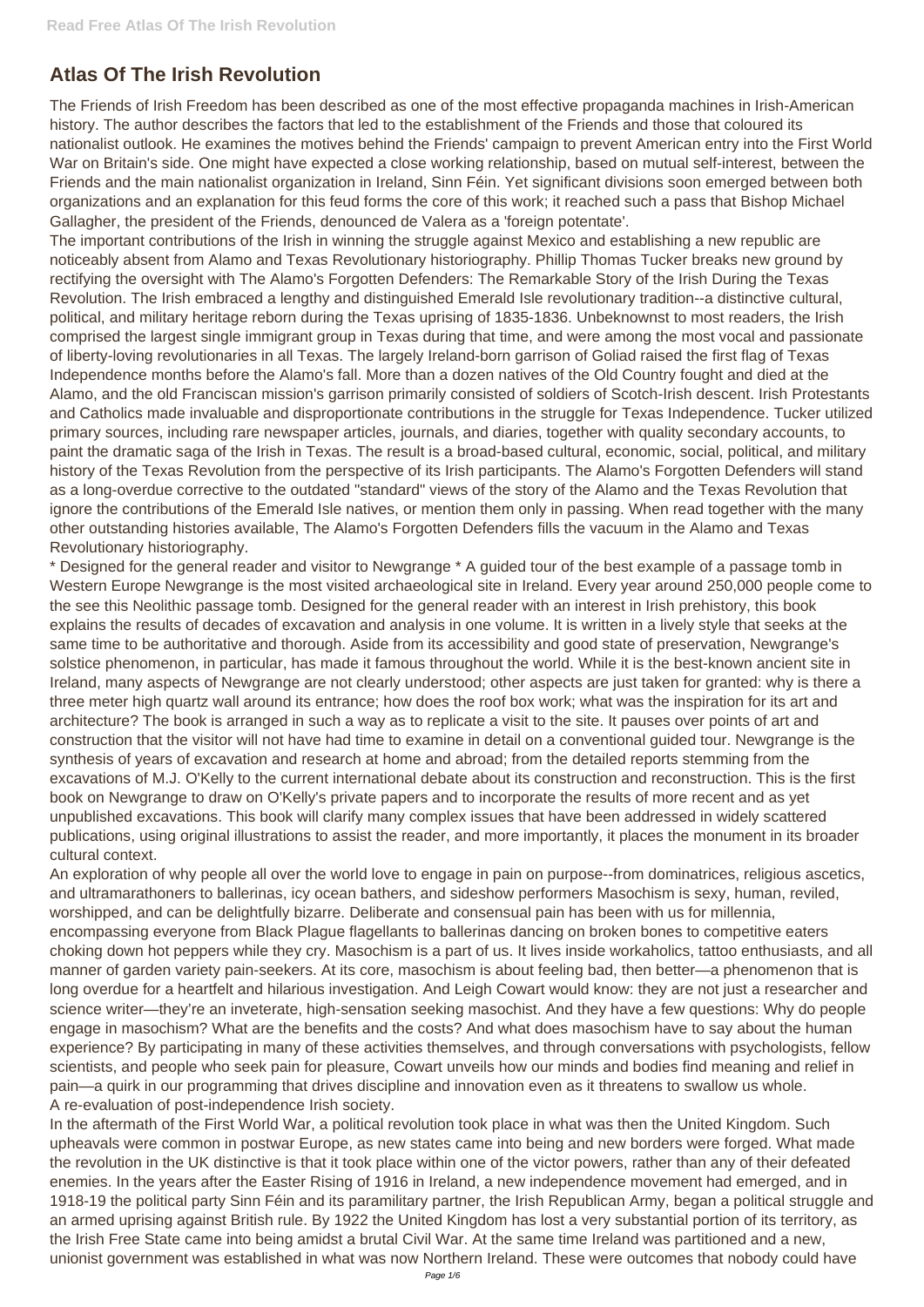predicted before 1914. In The Irish War of Independence and Civil War, experts on the subject explore the experience and consequences of the latter phases of the Irish revolution from a wide range of perspectives.

The first book in the heartwarming Guardian Angels series, written by No.1 bestselling Lucinda Riley and her son Harry Whittaker, and stunningly illustrated by Jane Ray. A perfect gift of a story, filled with the magic of Christmas.

The Atlas of Irish History tells the story of the Irish past in graphic cartography, beautifully rendered and augmented by an authoritative text. It is an essential basic reference tool for any student of the Irish past.

Discover the pivotal political, military, and cultural events that shaped British and Irish history, from Stone Age Britain to the present day, in this revised and updated ebook. Combining over 700 photographs, maps, and artworks with accessible text, the History of Britain and Ireland is an invaluable resource for families, students, and anyone seeking to learn more about the fascinating story of the England, Scotland, Wales, and Ireland. Spanning six distinct periods of British and Irish history, this ebook is the best way to find out how Britain transformed with the Norman rule, fought two world wars in the 20th century, and faced new economic challenges in the 21st century. DK's visual guide places key figures - from Alfred the Great to Winston Churchill - and major events - from Roman invasion to the Battle of Britain - in their wider context, making it easier than ever before to learn how they influenced Britain and Ireland's development through the age of empire into the modern era.

Lush and green, the beauty of Ireland's landscape is legendary. "The Atlas of the Irish Rural Landscape" has harnessed the expertise of dozens of specialists to produce an exciting and pioneering study which aims to increase understanding and appreciation for the landscape as an important element of Irish national heritage, and to provide a much needed basis for an understanding of landscape conservation and planning. Essentially cartographic in approach, the Atlas is supplemented by diagrams, photographs, paintings, and explanatory text. Regional case studies, covering the whole of Ireland from north to south, are included, along with historical background. The impact of human civilization upon Ireland's geography and environment is well documented, and the contributors to the Atlas deal with contemporary changes in the landscape resulting from developments in Irish agriculture, forestry, bog exploitation, tourism, housing, urban expansion, and other forces. "The Atlas of the Rural Irish Landscape" is a book which aims to educate and inform the general reader and student about the relationship between human activity and the landscape. It is a richly illustrated, beautifully written, and immensely authoritative work that will be the guide to Ireland's geography for many years to come.

This is the story of an Irish family from Cork Ireland. It documents how they survived in the 50's and 60's and will take you on a roller coaster ride of every emotion, sometimes all on the same page. Here you will read of an inspiring mother, always encouraging her six children to laugh at life, and believe in tomorrow. She did this inspiring while battling a domineering old grandmother, and an alcoholic husband, as her children drank tea from their jam jars, and read by a candle. Its a book filled with humor, drama, and dreams that come true, culminating in the author meeting his American dream. It's said the book is like, Irish Stew for the Soul. You will feel uplifted when you finish reading a book that seems to be everyone's story.

A champion Irish wolfhound becomes separated from his master and leads a pack of wild dogs in Australia and finally dog and master meet again. Grades 7 and up.

During a Biblical seven years in the middle of the nineteenth century, Ireland experienced the worst disaster a nation could suffer. Fully a quarter of its citizens either perished from starvation or emigrated, with so many dying en route that it was said, "you can walk dry shod to America on their bodies." In this grand, sweeping narrative, Ireland''s best-known historian, Tim Pat Coogan, gives a fresh and comprehensive account of one of the darkest chapters in world history, arguing that Britain was in large part responsible for the extent of the national tragedy, and in fact engineered the food shortage in one of the earliest cases of ethnic cleansing. So strong was anti-Irish sentiment in the mainland that the English parliament referred to the famine as "God's lesson." Drawing on recently uncovered sources, and with the sharp eye of a seasoned historian, Coogan delivers fresh insights into the famine's causes, recounts its unspeakable events, and delves into the legacy of the "famine mentality" that followed immigrants across the Atlantic to the shores of the United States and had lasting effects on the population left behind. This is a broad, magisterial history of a tragedy that shook the nineteenth century and still impacts the worldwide Irish diaspora of nearly 80 million people today.

The Scotch-Irish in America tells the story of the Ulster Plantation and of the influences that formed the character of the Scotch-Irish people. The author commences with a detailed discussion of the events leading to the Scottish migration to Ulster in the seventeenth century, followed by an examination of the causes of the secondary exodus of these same "Scotch-Irish" to North America before the end of the century. Entire chapters are then devoted to the Scotch-Irish settlement in New England, New York, the Jerseys, Pennsylvania, and along the colonial frontier. Special chapters take up the role of the Scotch-Irish in the development of the Presbyterian Church in the U.S., the Scotch-Irish in the American Revolution, and the role of the Scotch-Irish in the spread of popular education in America.

A brilliant true crime account of the assassinations that altered the course of Irish history from the "compulsively readable" writer (The Guardian). One sunlit evening, May 6, 1882, Lord Frederick Cavendish and Thomas Burke, Chief Secretary and Undersecretary for Ireland, were ambushed and stabbed to death while strolling through Phoenix Park in Dublin. The murders were funded by American supporters of Irish independence and carried out by the Invincibles, a militant faction of republicans armed with specially made surgeon's blades. They put an end to the new spirit of goodwill that had been burgeoning between British Prime Minister William Gladstone and Ireland's leader Charles Stewart Parnell as the men forged a secret pact to achieve peace and independence in Ireland—with the newly appointed Cavendish, Gladstone's protégé, to play an instrumental role in helping to do so. In a story that spans Donegal, Dublin, London, Paris, New York, Cannes, and Cape Town, Julie Kavanagh thrillingly traces the crucial events that came before and after the murders. From the adulterous affair that caused Parnell's downfall; to Queen Victoria's prurient obsession with the assassinations; to the investigation spearheaded by Superintendent John Mallon, also known as the "Irish Sherlock Holmes," culminating in the eventual betrayal and clandestine escape of leading Invincible James Carey and his murder on the high seas, The Irish Assassins brings us intimately into this fascinating story that shaped Irish politics and engulfed an Empire. Praise for Julie Kavanagh's Nureyev: The Life "Easily the best biography of the year." —The Philadelphia Inquirer "The definitive biography of ballet's greatest star whose ego was as supersized as his talent." —Tina Brown, award-winning journalist and author The people of Australia and Ireland have much in common based on genealogy and a shared heritage. The connections forged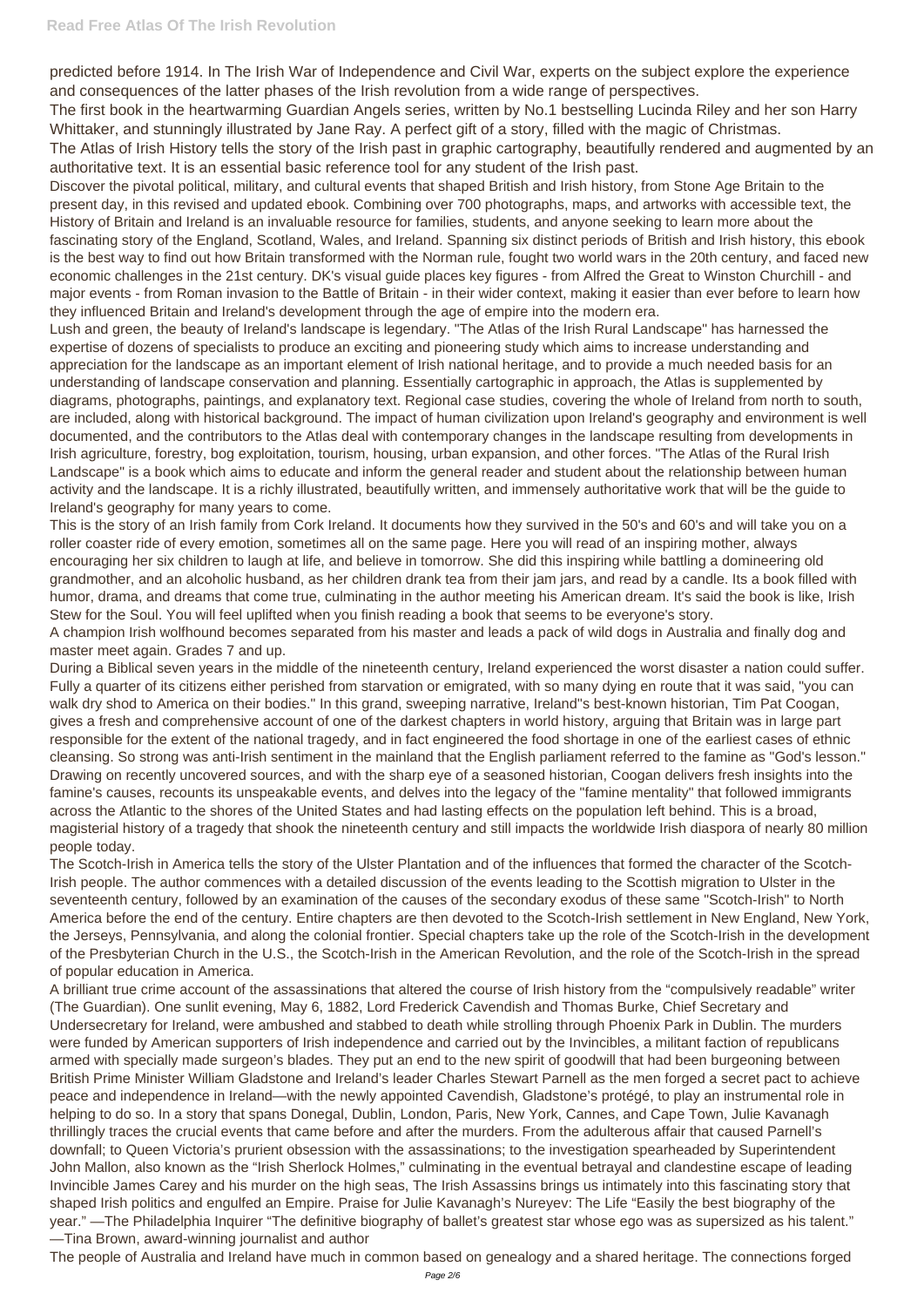between Anzacs and the Irish in World War I have been little known until now. Jeff Kildea tells the story of Australian and Irish soldiers who fought alongside each other at Gallipoli, in France and Belgium, and in Palestine. But it was in Ireland itself that Australian soldiers forged their relationships with the Irish people, as tourists, as countrymen returning home, and in some cases becoming involved in the Easter Rising of 1916.

"The Irish War of Independence, January 1919 to July 1921, constituted the final stages of the Irish revolution. It went hand in hand with the collapse of British administration in Ireland. The military conflict consisted of sporadic, localised but vicious guerrilla fighting that was paralleled by the efforts of the Dail Government to achieve an independent Irish Republic and the partitioning of the country by the Government of Ireland Act."--Book jacket.

The Atlas of the Irish Revolution is a definitive resource that brings to life this pivotal moment in Irish history and nation-building. Published to coincide with the centenary of the Easter Rising, this comprehensive and visually compelling volume brings together all of the current research on the revolutionary period, with contributions from leading scholars from around the world and from many disciplines. A chronological and thematically organized treatment of the period serves as the core of the Atlas, enhanced by over 400 color illustrations, maps and photographs. This academic tour de force illuminates the effects of the Revolution on Irish culture and politics, both past and present, and animates the period for anyone with a connection to or interest in Irish history. From celebrated historian John Ferling, the underexplored history of the second half of the Revolutionary War, when, after years of fighting, American independence often seemed beyond reach. It was 1778, and the recent American victory at Saratoga had netted the U.S a powerful ally in France. Many, including General George Washington, presumed France's entrance into the war meant independence was just around the corner. Meanwhile, having lost an entire army at Saratoga, Great Britain pivoted to a "southern strategy." The army would henceforth seek to regain its southern colonies, Virginia, North Carolina, South Carolina, and Georgia, a highly profitable segment of its pre-war American empire. Deep into 1780 Britain's new approach seemed headed for success as the U.S. economy collapsed and morale on the home front waned. By early 1781, Washington, and others, feared that France would drop out of the war if the Allies failed to score a decisive victory that year. Sir Henry Clinton, commander of Britain's army, thought "the rebellion is near its end." Washington, who had been so optimistic in 1778, despaired: "I have almost ceased to hope." Winning Independence is the dramatic story of how and why Great Britain-so close to regaining several southern colonies and rendering the postwar United States a fatally weak nation ultimately failed to win the war. The book explores the choices and decisions made by Clinton and Washington, and others, that ultimately led the French and American allies to clinch the pivotal victory at Yorktown that at long last secured American independence. The first two decades of Irish independence were fraught and the formation of the post-imperial state was a continual controversy. The conditional perception of what Ireland was, should, or might be coincided with a revolution in the arts. Now forgotten cultures flared and disappeared, little magazines, cabaret clubs, riots and theatres erupting in a fluctuating public sphere. Nicholas Allen reads the crisis of Irish independence as formative of newly experimental relations between novels, poems, paintings, artists and audiences. The conditional, unfinished spaces of the modernist artwork were an unfinished civil war. In connecting these texts and times, Allen locates Joyce, Beckett, Jack and W. B. Yeats in the controversies surrounding the Irish state after 1922. With its interdisciplinary perspective on artists and contexts, this book is a major contribution to the study of Irish culture of the 1920s and 30s and of modernism's histories. The years of the Irish revolution were the crucible of modern Ireland. Richard Killeen's authoritative survey of the period is an ideal introduction to this tumultuous time. The Irish revolution began with the Ulster crisis of 1912 followed by the Irish Nationalist Party securing the passage of the Home Rule Act in 1914. By then, however, the Great War had broken out: the Act was suspended for the duration of the war, with the violent Ulster opposition to it still unresolved. But the war changed everything. Over thirty thousand Irish troops died. A radical nationalist minority rebelled against British rule at Easter 1916, an event that established itself as the foundation date of a new, more assertive nationalism. In 1918 Sinn Féin supplanted the old Nationalist party and formed its own assembly in Dublin. At the same time the IRA began an armed campaign against British Rule. By 1922, Britain had withdrawn

Ireland is an island surrounded by ocean, with a high percentage of its population living in the coastal zone and has often been referred to as an "island nation". The importance of the coastal zone to Ireland is extremely high, given its economic value from tourism and recreation, fishing, aquaculture, renewable energy, ports and linked industries, as well as its environmental significance. Proximity to the sea has also profoundly influenced Ireland's history, culture and multiple identities. Although there are existing guides about Ireland's coastal geology, physical geography and landscapes, these are fragmented and mostly of a local nature. "Shorelines: The Coastal Atlas of Ireland" will aim to fill this gap by looking at the coastline of the entire island of Ireland as a whole, from the physical, human and environmental perspectives.The Atlas will contribute towards the dissemination and outreach of scientific knowledge about the coasts of Ireland and of the processes that are shaping them, to the broader public, government and decision makers. The Atlas is relevant globally, to all those that are interested in coastal matters and the work is not just about Ireland, but Ireland, as an analogue for many of the world's coasts.Visually stunning, accessible and an academic tour de force, this Atlas will resonate with everybody who has a connection to Ireland and anybody interested in the Irish coast. The Great Irish Famine is the most pivotal event in modern Irish history, with implications that cannot be underestimated. Over a million people perished between 1845-1852, and well over a million others fled to other locales within Europe and America. By 1850, the Irish made up a quarter of the population in Boston, New York City, Philadelphia, and Baltimore. The 2000 US census had 41 million people claim Irish ancestry, or one in five white Americans. This book considers how such a near total decimation of a country by natural causes could take place in industrialized, 19th century Europe and situates the Great Famine alongside other world famines for a more globally informed approach. It seeks to try and bear witness to the thousands and thousands of people who died and are buried in mass Famine pits or in fields and ditches, with little or nothing to remind us of their going. The centrality of the Famine workhouse as a place of destitution is also examined in depth. Likewise the atlas represents and documents the conditions and experiences of the many thousands who emigrated from Ireland in those desperate years, with case studies of famine emigrants in cities such as Liverpool, Glasgow, New York and Toronto. The Atlas places the devastating Irish Famine in greater historic context than has been attempted before, by including over 150 original maps of population decline, analysis and examples of poetry, contemporary art, written and oral accounts, numerous illustrations, and photography, all of which help to paint a fuller picture of the event and to trace its impact and legacy. In this comprehensive and stunningly illustrated volume, over fifty chapters on history, politics, geography, art, population, and folklore provide readers with a broad range of perspectives and insights into this event. -- Publisher description.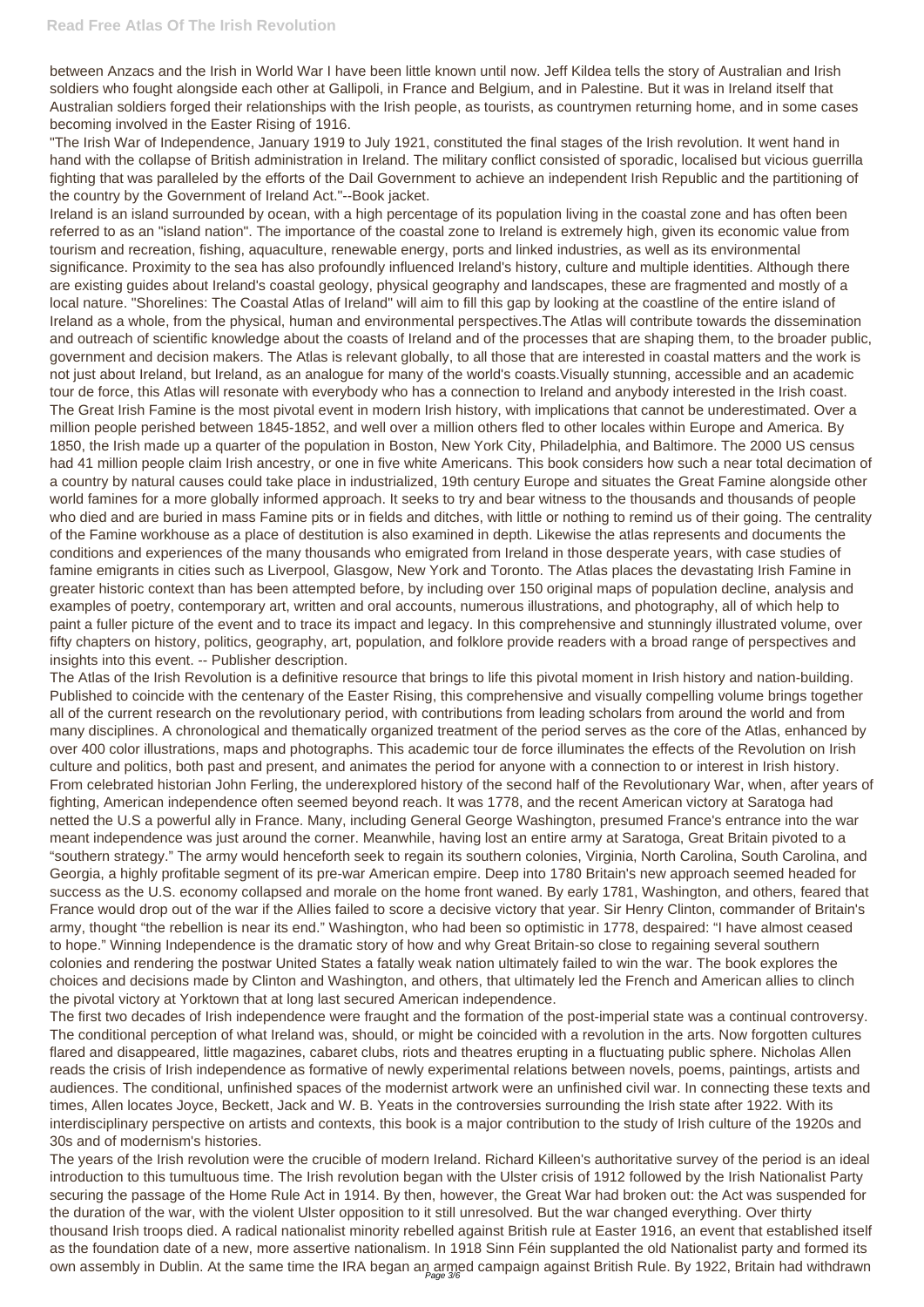from twenty-six of the thirty-two counties of Ireland which now constituted the Irish Free State. The Ulster problem had, however, never been resolved. The result was partition and the establishment of two states on the island — something unthinkable fifteen years earlier. A Short History of the Irish Revolution, 1912 to 1927: Table of Contents Ulster Crisis Nationalism Before 1916> The Rising and the War From the Rising to Partition Partition and the Treaty Two States Captures the feel of Ireland more than any other book.

The evolution of Cork city is traced through a wide-ranging series of texts, and through a rich tapestry of images, including photographs, archival material, satellite images, and artwork. \* The atlas provides the reader with one of the most comprehensive collection of historic maps on Cork. \* It brings together for the first time specialists from a wide range of disciplines (including geographers, historians, and archaeologists), who explore the city and its development over time. \* Lavishly illustrated, the atlas offers the reader a timely and unique guide to Cork and its transformation. A unique project, marking Cork's designation as European Capital of Culture in 2005, the Atlas provides the reader with a range of perspectives on the city and its development over time. It is not an atlas in the conventional sense, as it is not solely reliant on maps, though there are many of these, both historical and specially commissioned for the volume. The initial chapters place the city in its environmental setting. Subsequent chapters trace its physical and cultural development over time. With over fifty contributors from a wide range of disciplines offering forty chapters and a fascinating series of case studies, the range is remarkable and the topics covered often surprising. Over 200 maps cover everything from geology, through evolving street patterns, to the distribution of Gaelic Athletic Association clubs. Given its significant maritime heritage, Cork has been shaped by both external and internal influences, and the cityscape bears the imprint of the various peoples who have lived and settled there. This is not just one story, but a myriad of stories, some better known than others, but all contributing to the making and remaking of the city--a city continually in transition. The atlas also provides its readers and planners with an opportunity to reflect in a more informed way on Cork's future development. The eighteenth and nineteenth centuries was an era of continuity as well as change. Though properly portrayed as the era of 'Protestant Ascendancy' it embraces two phases - the eighteenth century when that ascendancy was at its peak; and the nineteenth century when the Protestant elite sustained a determined rear-guard defence in the face of the emergence of modern Catholic nationalism. Employing a chronology that is not bound by traditional datelines, this volume moves beyond the familiar political narrative to engage with the economy, society, population, emigration, religion, language, state formation, culture, art and architecture, and the Irish abroad. It provides new and original interpretations of a critical phase in the emergence of a modern Ireland that, while focused firmly on the island and its traditions, moves beyond the nationalist narrative of the twentieth century to provide a history of late early modern Ireland for the twenty-first century. The hidden costs of artificial intelligence, from natural resources and labor to privacy and freedom What happens when artificial intelligence saturates political life and depletes the planet? How is AI shaping our understanding of ourselves and our societies? In this book Kate Crawford reveals how this planetary network is fueling a shift toward undemocratic governance and increased inequality. Drawing on more than a decade of research, award-winning science, and technology, Crawford reveals how AI is a technology of extraction: from the energy and minerals needed to build and sustain its infrastructure, to the exploited workers behind "automated" services, to the data AI collects from us. Rather than taking a narrow focus on code and algorithms, Crawford offers us a political and a material perspective on what it takes to make artificial intelligence and where it goes wrong. While technical systems present a veneer of objectivity, they are always systems of power. This is an urgent account of what is at stake as technology companies use artificial intelligence to reshape the world.

Best Reference Books of 2012 presented by Library Journal The Great Irish Famine is the most pivotal event in modern Irish history, with implications that cannot be underestimated. Over a million people perished between 1845-1852, and well over a million others fled to other locales within Europe and America. By 1850, the Irish made up a quarter of the population in Boston, New York City, Philadelphia, and Baltimore. The 2000 US census had 41 million people claim Irish ancestry, or one in five white Americans. Atlas of the Great Irish Famine (1845-52) considers how such a near total decimation of a country by natural causes could take place in industrialized, 19th century Europe and situates the Great Famine alongside other world famines for a more globally informed approach. The Atlas seeks to try and bear witness to the thousands and thousands of people who died and are buried in mass Famine pits or in fields and ditches, with little or nothing to remind us of their going. The centrality of the Famine workhouse as a place of destitution is also examined in depth. Likewise the atlas represents and documents the conditions and experiences of the many thousands who emigrated from Ireland in those desperate years, with case studies of famine emigrants in cities such as Liverpool, Glasgow, New York and Toronto. The Atlas places the devastating Irish Famine in greater historic context than has been attempted before, by including over 150 original maps of population decline, analysis and examples of poetry, contemporary art, written and oral accounts, numerous illustrations, and photography, all of which help to paint a fuller picture of the event and to trace its impact and legacy. In this comprehensive and stunningly illustrated volume, over fifty chapters on history, politics, geography, art, population, and folklore provide readers with a broad range of perspectives and insights into this event. The book details the origins and growth of Wexford town since its establishment by the Vikings in the early tenth century. The influence of the broader environment on the foundation, expansion and economic development of the town is also examined. Periods covered include the Anglo-Norman, the Cromwellian settlement and eighteenth-century expansion. Detailed sections will include medieval churches, town wall and castle, the 1798 Rebellion and nineteenth-century church expansion. As a maritime town, shipping and trade for the different periods will also be examined. The growth of the town down to the present time will be analyzed by using a series of maps and aerial photographs. Wexford town has a long and rich history, a varied archival record, and a powerful personality embedded in its tight streets. The landscape layers that underpin the town are painstakingly built up, period by period, component by component. The focus of this volume is different from a conventional history because the concentration is on helping the reader to understand how the landscape of the town is evolving. To achieve this understanding in this most cosmopolitan of towns, the book ranges far and wide--from the Viking north to the Mediterranean south, from privateers to navy commodores, from croppies to entrepreneurs. The history of the town leaps into vivid life through four hundred illustrations, including fifty new maps, historic prints, photographs and paintings. The result is a comprehensive treatment of the evolution of Wexford town, understood not just as an abstract pattern of bricks and mortar, but as a real place where people lived and loved, shopped and traded, fell and rose, all the time creating through their accumulated efforts a rich communal fabric. Wexford town has its own distinctive setting on its shallow harbor, its own way of doing things, its own accent, its own inheritance of streets, buildings and spaces. Together, they create the town, whose story is so evocatively recorded here.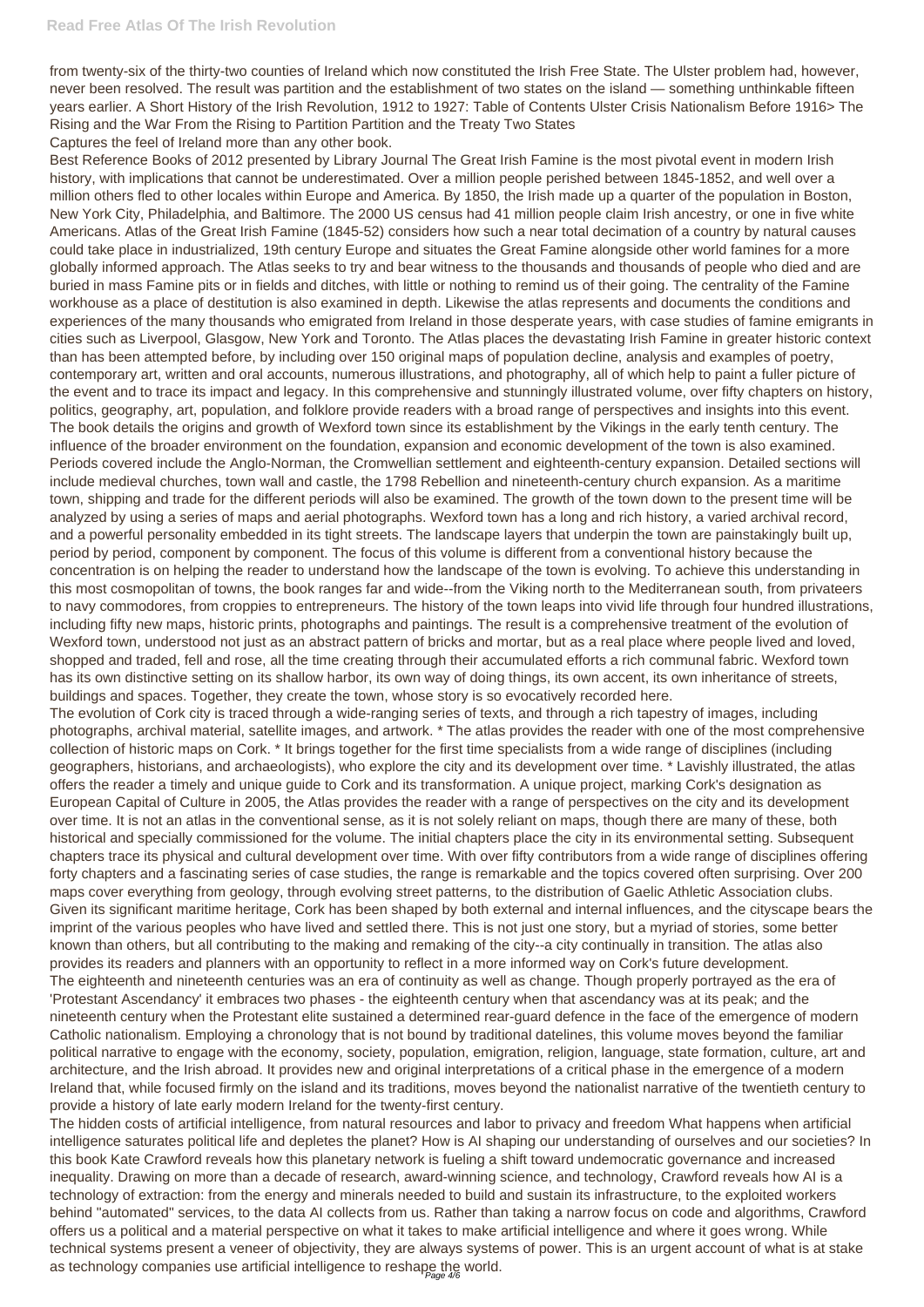"An old-fashioned tale of tall talk, high ideals, and irresistible appeal . . . You will not read a historical thriller like this all year . . . [Egan] is a master storyteller." —Boston Globe "Egan has a gift for sweeping narrative . . . and he has a journalist's eye for the telltale detail . . . This is masterly work." — New York Times Book Review In this exciting and illuminating work, National Book Award winner Timothy Egan delivers a story, both rollicking and haunting, of one of the most famous Irish Americans of all time. A dashing young orator during the Great Hunger of the 1840s, Thomas Francis Meagher led a failed uprising against British rule, for which he was banished to a Tasmanian prison colony for life. But two years later he was "back from the dead" and in New York, instantly the most famous Irishman in America. Meagher's rebirth included his leading the newly formed Irish Brigade in many of the fiercest battles of the Civil War. Afterward, he tried to build a new Ireland in the wild west of Montana—a quixotic adventure that ended in the great mystery of his disappearance, which Egan resolves convincingly at last. "This is marvelous stuff. Thomas F. Meagher strides onto Egan's beautifully wrought pages just as he lived—powerfully larger than life. A fascinating account of an extraordinary life." — Daniel James Brown, author of The Boys in the Boat "Thomas Meagher's is an irresistible story, irresistibly retold by the virtuosic Timothy Egan . . . A gripping, novelistic page-turner." — Wall Street Journal

A Irish Love Story Annie Foster stays in Ireland after boarding school to nanny a widower's infant daughter. Five years later, the widower proposes.Her first love Chad Jones, whom she believes abandoned her, arrives weeks before the wedding on an undercover assignment probing her fiancé's connection with IRA terrorists. Chad's determined to change Annie's mind and her heart because he's never stopped loving her. Which man will claim Annie's heart?

Everyday Violence in the Irish Civil War presents an innovative study of violence perpetrated by and against non-combatants during the Irish Civil War, 1922–3. Drawing from victim accounts of wartime injury as recorded in compensation claims, Dr Gemma Clark sheds new light on hundreds of previously neglected episodes of violence and intimidation - ranging from arson, boycott and animal maiming to assault, murder and sexual violence - that transpired amongst soldiers, civilians and revolutionaries throughout the period of conflict. The author shows us how these micro-level acts, particularly in the counties of Limerick, Tipperary and Waterford, served as an attempt to persecute and purge religious and political minorities and to force redistribution of land. Clark also assesses the international significance of the war, comparing the cruel yet arguably restrained violence that occurred in Ireland with the brutality unleashed in other European conflict zones.

"The city of Cork experienced a political odyssey between Easter 1916 and the end of 1918. Irish Republicans evolved from a marginalized minority into Cork's unquestioned political masters. The First World War created the context for this political transformation in Ireland's third-largest city. Wartime policies conceived in London manifested themselves unexpectedly in Cork: the Defence of the Realm Act was used to repress political speech; deficit spending generated massive inflation; mandatory arbitration encouraged workers to join trade unions; food rationing panicked a country scarred by the Potato Famine; and military conscription generated virtual rebellion. As a result, the Cork public increasingly turned against the war. The book examines the political situation in Cork prior to the Easter Rising; local reactions to the rebellion; the rapid creation of the Republican mass movement; the dramatic decline of the Irish Party; the explosion of anti-authority street rioting; the mobilisation of women in the independence struggle; disturbances against venereal disease treatments and visiting American sailors; the emergence of radical trade unionism; agitation over the retention of local food supplies; the nationalist mobilisation during the Conscription Crisis; and Sinn Féin's triumph in the 1918 General Election. While previous scholarship has analysed these themes in isolation, this study synthesises different strands into a single compelling narrative that explains the war's destabilising effects on one Irish city during 1916-1918."--Publisher's website.

Island light is magical. And none more so than Ireland's. Ireland's light floods the landscape, luring the senses with a restless presence. The water surrounding and carving through the island reflects back to us the ever-changing movement of the wind-blown clouds and light. Stop for a minute and the settings change: what was straight is bent, light is dark, still is in motion. It is as though an unseen hand directs the wind, the clouds, and the light to harness our attention. Ireland: A Luminous Beauty is a collection of stunning full-color photographs by some of Ireland's finest landscape photographers with concise text blending history, myth, and a sense of place. Many of the photographs were taken in the early morning light or as the sun set. That hour after sunrise and before sunset, with the sun low in the sky, is known to photographers as the golden hour and favored for its soft, diffused light. We take a journey to one of the most beautiful places in the world. From the ancient stone monuments of the Boyne Valley to the treacherous stone steps of Skellig Michael; from the distinctive columns of the Giant's Causeway and the spectacularly sited Dunluce Castle ruins to lush, green countryside and fields of heather; from the limestone of the Burren (the rockiest part of Ireland) to exuberant stretches of flowers and gardens; from a moody sea and crashing surf to massive stone cliffs battered by the relentless pounding of the waves, and from steely rivers to tranquil lakes, it's all here. The Irish respond to this dramatic environment by transforming it into one that solidifies and enriches their own sense of place. We all have this instinct to create our own space, but the Irish have made an art of it. Through the ancient, natural, and cultivated landscapes, surrounded by history and legend, we discover and celebrate the spirit of Ireland and its luminous beauty.

Grade level: 5, 6, 7, 8, 9, 10, 11, 12, e, i, s, t.

The first comprehensive account to record and analyze all deaths arising from the Irish revolution between 1916 and 1921 This account covers the turbulent period from the 1916 Rising to the Anglo-Irish Treaty of December 1921—a period which saw the achievement of independence for most of nationalist Ireland and the establishment of Northern Ireland as a self-governing province of the United Kingdom. Separatists fought for independence against government forces and, in North East Ulster, armed loyalists. Civilians suffered violence from all combatants, sometimes as collateral damage, often as targets. Eunan O'Halpin and Daithí Ó Corráin catalogue and analyze the deaths of all men, women, and children who died during the revolutionary years—505 in 1916; 2,344 between 1917 and 1921. This study provides a unique and comprehensive picture of everyone who died: in what manner, by whose hands, and why. Through their stories we obtain original insight into the Irish revolution itself.